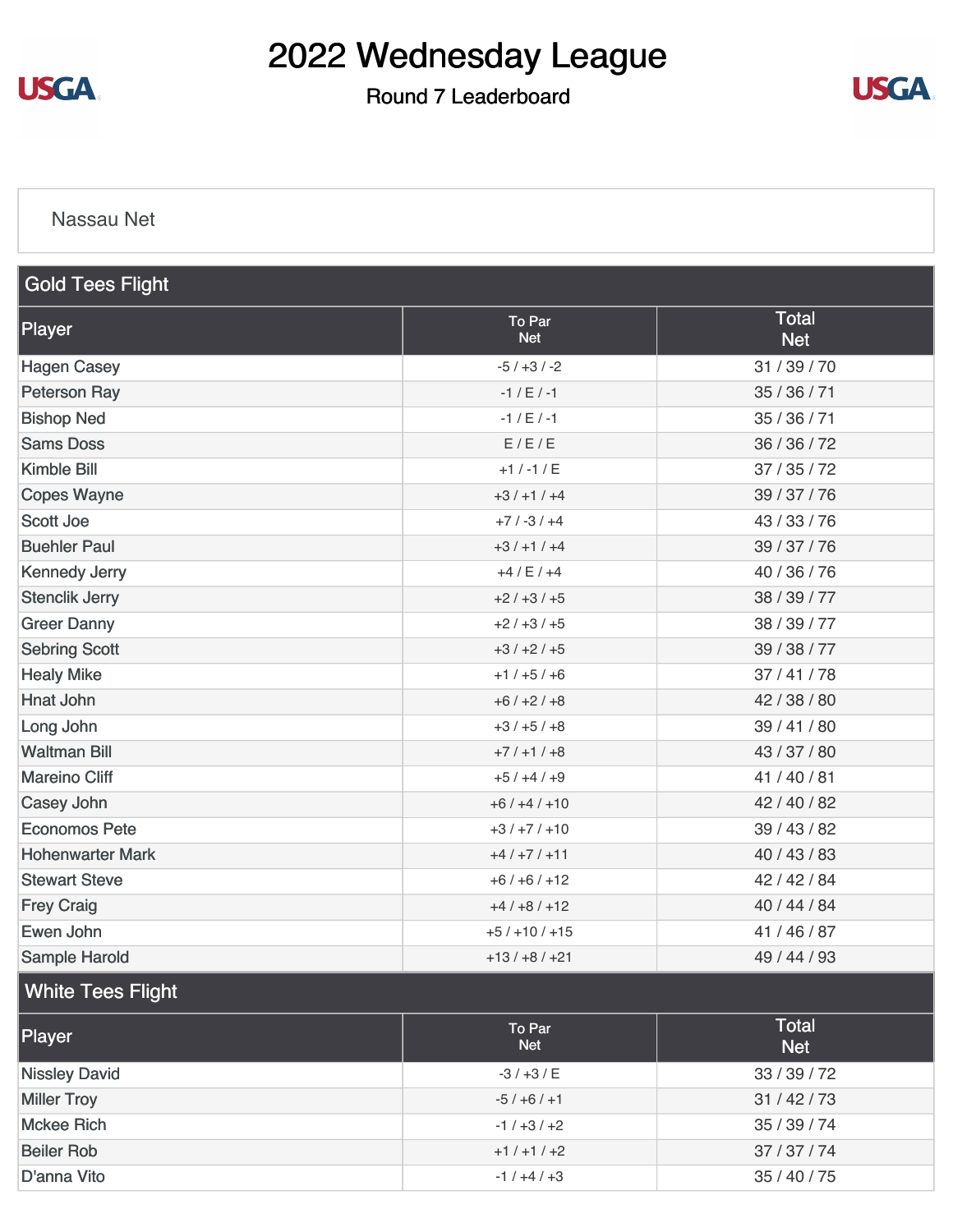

### Round 7 Leaderboard



| Simansky John        | $-1/+4/+3$   | 35 / 40 / 75 |
|----------------------|--------------|--------------|
| <b>Yoder Randy</b>   | $+1/+2/+3$   | 37 / 38 / 75 |
| <b>Beiler Brad</b>   | $-2/ +6/ +4$ | 34 / 42 / 76 |
| <b>Hogue Jerry</b>   | $-1/+5/+4$   | 35 / 41 / 76 |
| <b>Neff Darren</b>   | $+2/+2/+4$   | 38 / 38 / 76 |
| <b>Beiler Austin</b> | $-2/ +8/ +6$ | 34 / 44 / 78 |
| <b>Smoker Tim</b>    | $+2/+4/+6$   | 38 / 40 / 78 |
| <b>Beiler Galen</b>  | $-5/+11/+6$  | 31 / 47 / 78 |
| <b>Bills Adam</b>    | $-1/ +8/ +7$ | 35 / 44 / 79 |
| Van Norman Ron       | $E/+7/+7$    | 36 / 43 / 79 |
| <b>Brown Pat</b>     | $+2/+7/+9$   | 38 / 43 / 81 |
| <b>Beiler Connor</b> | $+3/+7/+10$  | 39 / 43 / 82 |
| Hewitt Jyuji         | $+1/+9/+10$  | 37/45/82     |
| Gotti Rich           | $-2/113/111$ | 34 / 49 / 83 |
| <b>Hogue Tyler</b>   | $+4/+8/+12$  | 40 / 44 / 84 |
| Henkel Jim           | E/E/E        | NS/NS/NS     |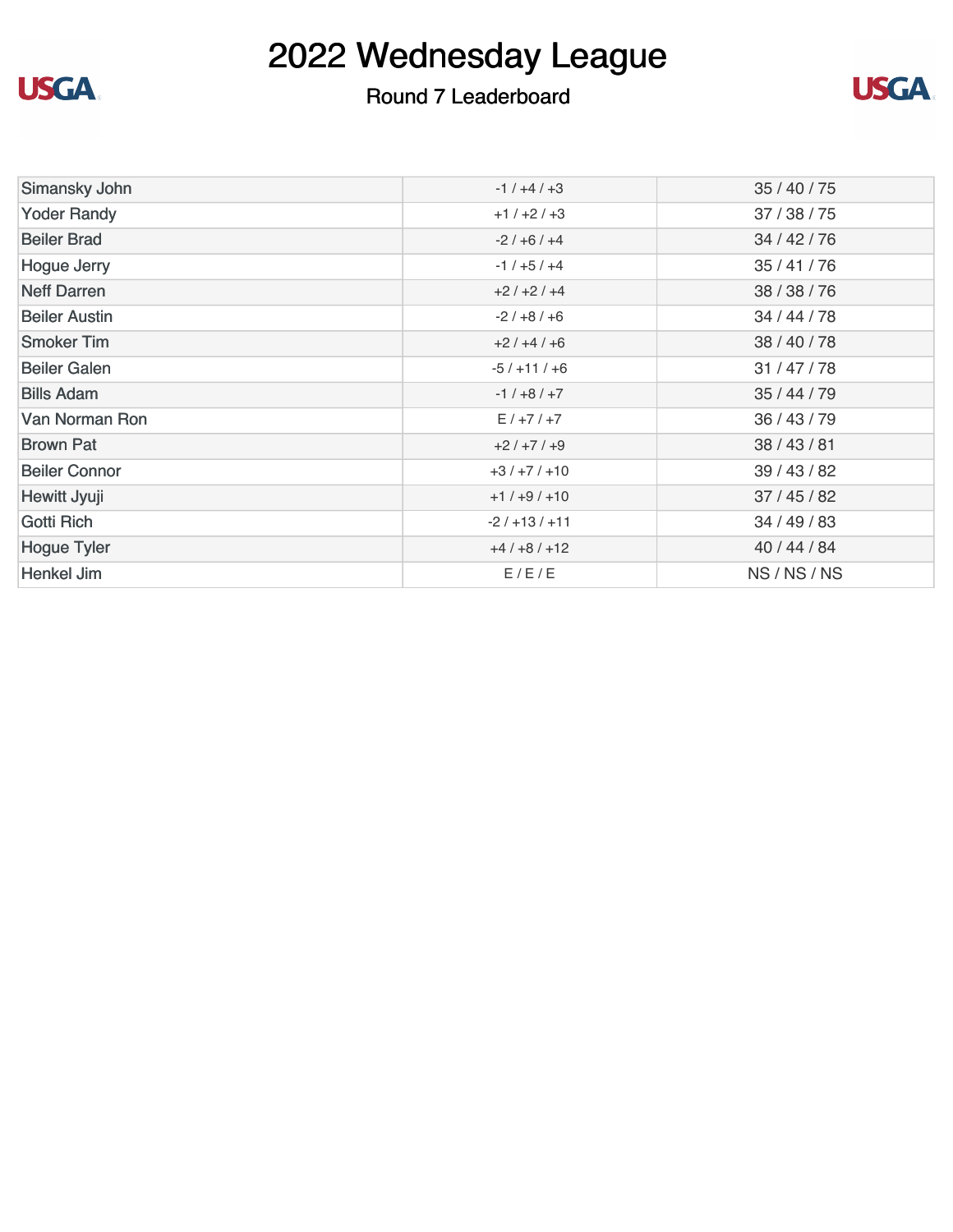

### Round 7 Leaderboard



#### [Nassau Gross](https://static.golfgenius.com/v2tournaments/8486253206542768650?called_from=&round_index=7)

| <b>Gold Tees Flight</b> |                        |                              |  |  |  |
|-------------------------|------------------------|------------------------------|--|--|--|
| Player                  | To Par<br><b>Gross</b> | <b>Total</b><br><b>Gross</b> |  |  |  |
| <b>Peterson Ray</b>     | $+2/+3/+5$             | 38 / 39 / 77                 |  |  |  |
| <b>Copes Wayne</b>      | $+5/+2/+7$             | 41/38/79                     |  |  |  |
| <b>Scott Joe</b>        | $+10/ -1/ +9$          | 46 / 35 / 81                 |  |  |  |
| <b>Buehler Paul</b>     | $+7/+5/+12$            | 43 / 41 / 84                 |  |  |  |
| <b>Sams Doss</b>        | $+6/+6/+12$            | 42 / 42 / 84                 |  |  |  |
| <b>Stenclik Jerry</b>   | $+7/+8/+15$            | 43/44/87                     |  |  |  |
| <b>Kennedy Jerry</b>    | $+10/+5/+15$           | 46 / 41 / 87                 |  |  |  |
| <b>Frey Craig</b>       | $+7/+10/+17$           | 43 / 46 / 89                 |  |  |  |
| <b>Economos Pete</b>    | $+7/+10/+17$           | 43 / 46 / 89                 |  |  |  |
| <b>Kimble Bill</b>      | $+10/ +7/ +17$         | 46 / 43 / 89                 |  |  |  |
| <b>Stewart Steve</b>    | $+9/+9/+18$            | 45 / 45 / 90                 |  |  |  |
| <b>Greer Danny</b>      | $+9/+10/+19$           | 45 / 46 / 91                 |  |  |  |
| <b>Sebring Scott</b>    | $+10/ +9/ +19$         | 46 / 45 / 91                 |  |  |  |
| <b>Hnat John</b>        | $+12/ +8/ +20$         | 48 / 44 / 92                 |  |  |  |
| Long John               | $+9/+11/+20$           | 45 / 47 / 92                 |  |  |  |
| <b>Healy Mike</b>       | $+9/+13/+22$           | 45 / 49 / 94                 |  |  |  |
| <b>Bishop Ned</b>       | $+11/+12/+23$          | 47 / 48 / 95                 |  |  |  |
| <b>Waltman Bill</b>     | $+15/ +8/ +23$         | 51 / 44 / 95                 |  |  |  |
| <b>Hagen Casey</b>      | $+8/+16/+24$           | 44 / 52 / 96                 |  |  |  |
| Sample Harold           | $+17/+11/+28$          | 53 / 47 / 100                |  |  |  |
| <b>Hohenwarter Mark</b> | $+14/+16/+30$          | 50 / 52 / 102                |  |  |  |
| <b>Mareino Cliff</b>    | $+16/+14/+30$          | 52 / 50 / 102                |  |  |  |
| <b>Casey John</b>       | $+17/+15/+32$          | 53 / 51 / 104                |  |  |  |
| Ewen John               | $+16/+21/+37$          | 52 / 57 / 109                |  |  |  |

### White Tees Flight

| Player               | To Par<br><b>Gross</b> | <b>Total</b><br><b>Gross</b> |
|----------------------|------------------------|------------------------------|
| Simansky John        | $+2/+6/+8$             | 38/42/80                     |
| D'anna Vito          | $+2/+7/+9$             | 38 / 43 / 81                 |
| <b>Mckee Rich</b>    | $+3/+6/+9$             | 39/42/81                     |
| <b>Beiler Brad</b>   | $+3/+11/+14$           | 39 / 47 / 86                 |
| <b>Beiler Austin</b> | $+3/+12/+15$           | 39 / 48 / 87                 |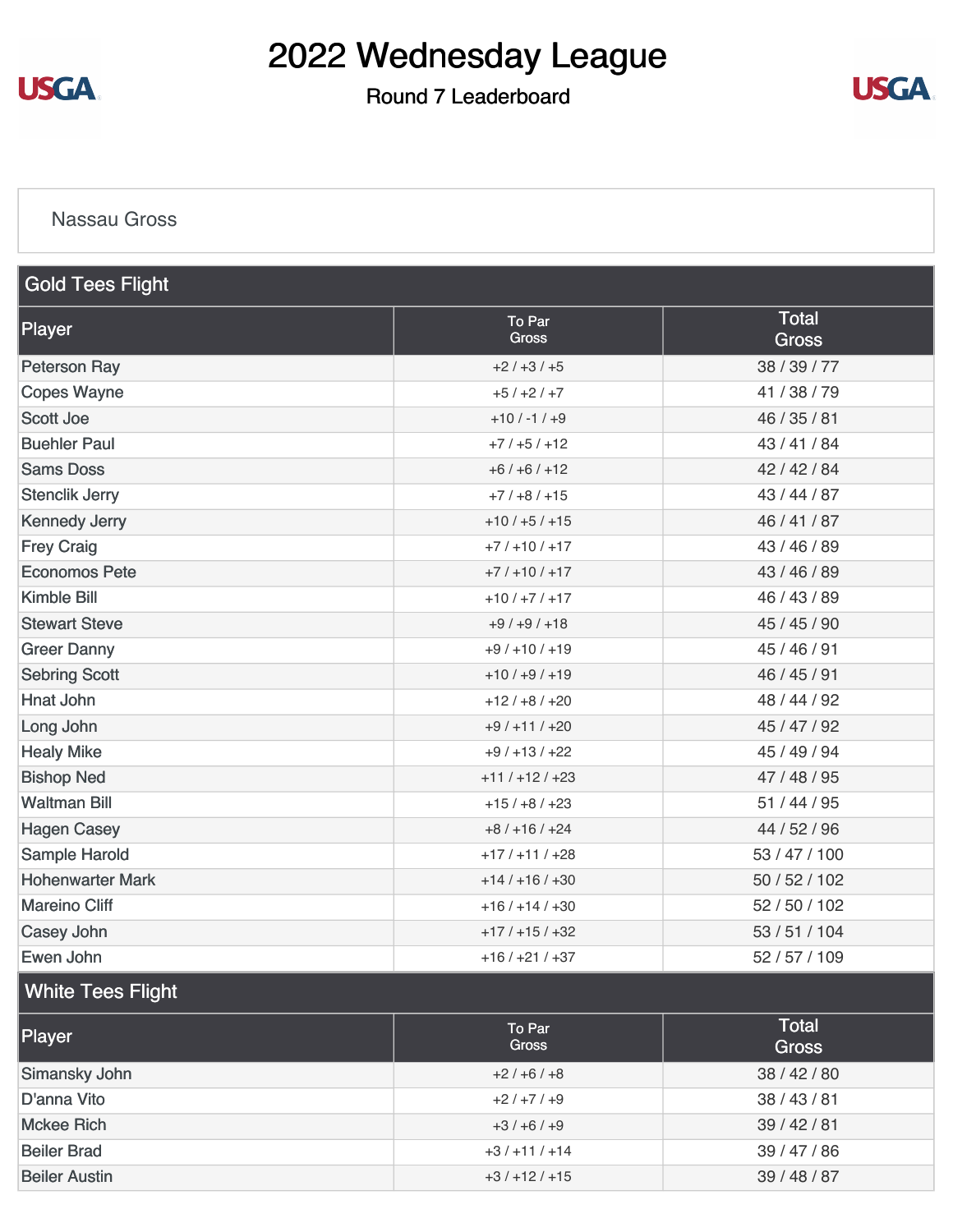

### Round 7 Leaderboard



| <b>Beiler Connor</b>  | $+6/+9/+15$   | 42 / 45 / 87  |
|-----------------------|---------------|---------------|
| <b>Hogue Jerry</b>    | $+5/+10/+15$  | 41/46/87      |
| <b>Nissley David</b>  | $+5/+11/+16$  | 41/47/88      |
| <b>Miller Troy</b>    | $+3/+13/+16$  | 39 / 49 / 88  |
| <b>Beiler Rob</b>     | $+9/+8/+17$   | 45 / 44 / 89  |
| <b>Yoder Randy</b>    | $+8/+9/+17$   | 44 / 45 / 89  |
| <b>Smoker Tim</b>     | $+9/+11/+20$  | 45 / 47 / 92  |
| <b>Beiler Galen</b>   | $+3/+18/+21$  | 39 / 54 / 93  |
| <b>Hogue Tyler</b>    | $+9/+13/+22$  | 45 / 49 / 94  |
| <b>Neff Darren</b>    | $+11/+11/+22$ | 47/47/94      |
| Hewitt Jyuji          | $+9/+17/+26$  | 45 / 53 / 98  |
| <b>Bills Adam</b>     | $+9/+17/+26$  | 45 / 53 / 98  |
| <b>Van Norman Ron</b> | $+10/+16/+26$ | 46 / 52 / 98  |
| <b>Brown Pat</b>      | $+11/+15/+26$ | 47/51/98      |
| Gotti Rich            | $+9/+23/+32$  | 45 / 59 / 104 |
| Henkel Jim            | E/E/E         | NS/NS/NS      |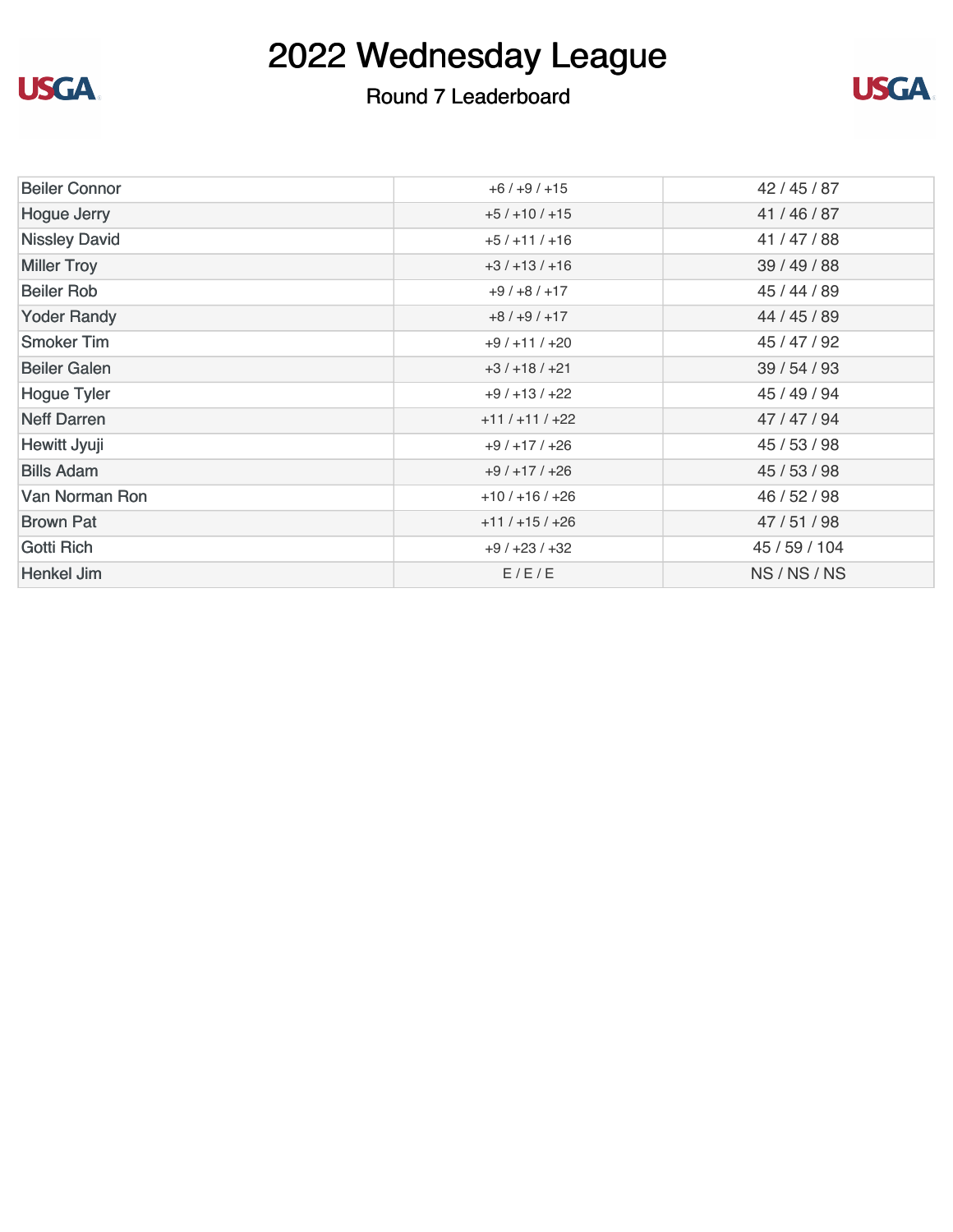

### Round 7 Leaderboard



[Gross Skins - Gross Skins](https://static.golfgenius.com/v2tournaments/8486255417746283019?called_from=&round_index=7)

| <b>Player</b>                  | <b>Skins</b> | <b>Purse</b> | <b>Details</b> |  |
|--------------------------------|--------------|--------------|----------------|--|
| <b>Miller Troy</b>             |              | \$20.00      | Birdie on 4    |  |
| <b>Beiler Rob</b>              |              | \$20.00      | Birdie on 5    |  |
| <b>Beiler Brad</b>             |              | \$20.00      | Eagle on 7     |  |
| Gotti Rich                     |              | \$20.00      | Birdie on 8    |  |
| Total Purse Allocated: \$80.00 |              |              |                |  |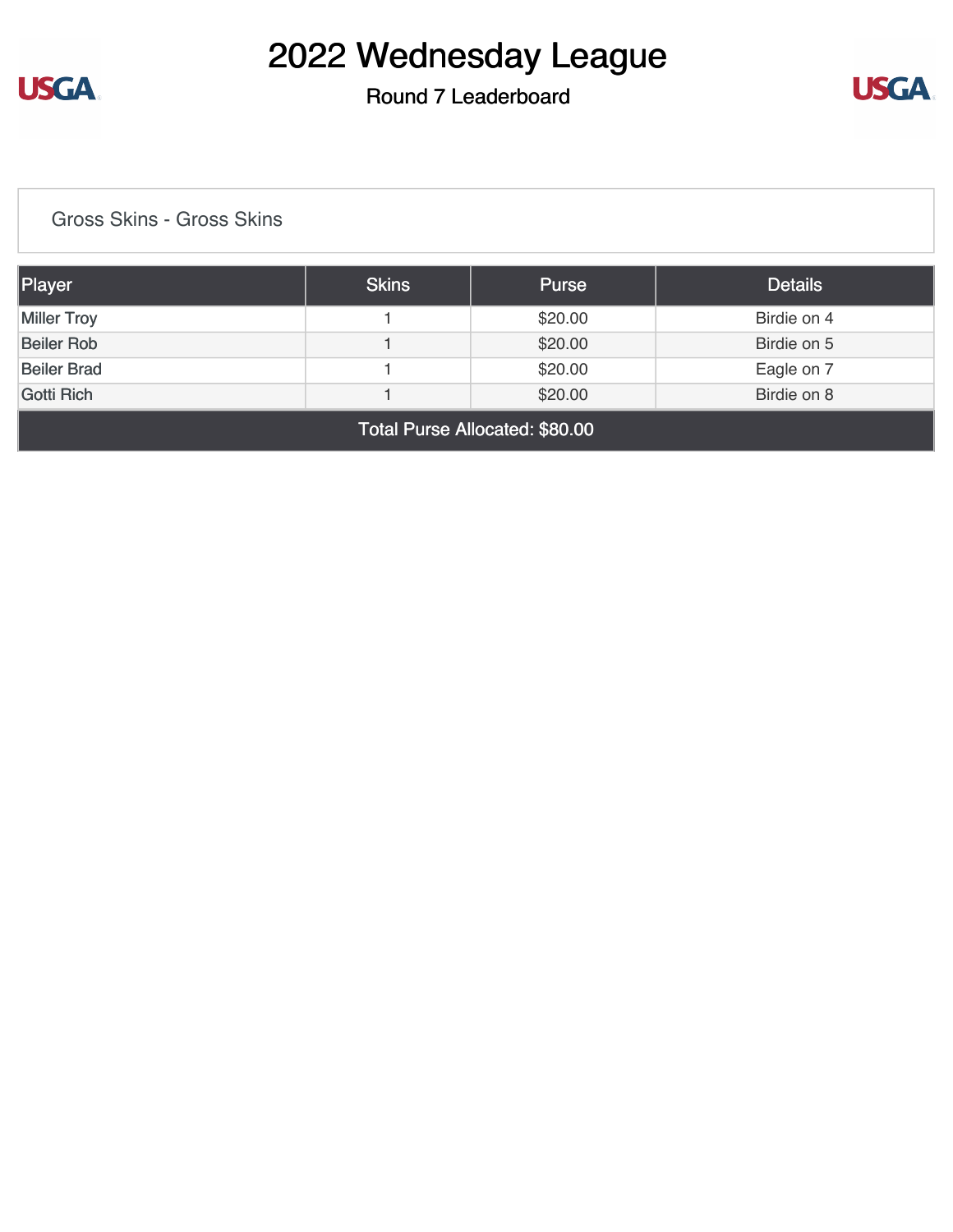

### Round 7 Leaderboard



[Net Skins - Net Skins](https://static.golfgenius.com/v2tournaments/8486256992019569164?called_from=&round_index=7)

| Player              | <b>Skins</b> | Purse   | <b>Details</b>    |
|---------------------|--------------|---------|-------------------|
| <b>Bishop Ned</b>   |              | \$15.43 | Birdie on 17      |
| Copes Wayne         |              | \$15.43 | Eagle on 18       |
| <b>Hagen Casey</b>  |              | \$15.43 | Eagle on 14       |
| <b>Waltman Bill</b> |              | \$15.43 | Eagle on 12       |
| <b>Miller Troy</b>  |              | \$15.43 | Birdie on 4       |
| <b>Beiler Brad</b>  |              | \$15.43 | Double Eagle on 7 |
| Gotti Rich          |              | \$15.43 | Eagle on 8        |

Total Purse Allocated: \$108.01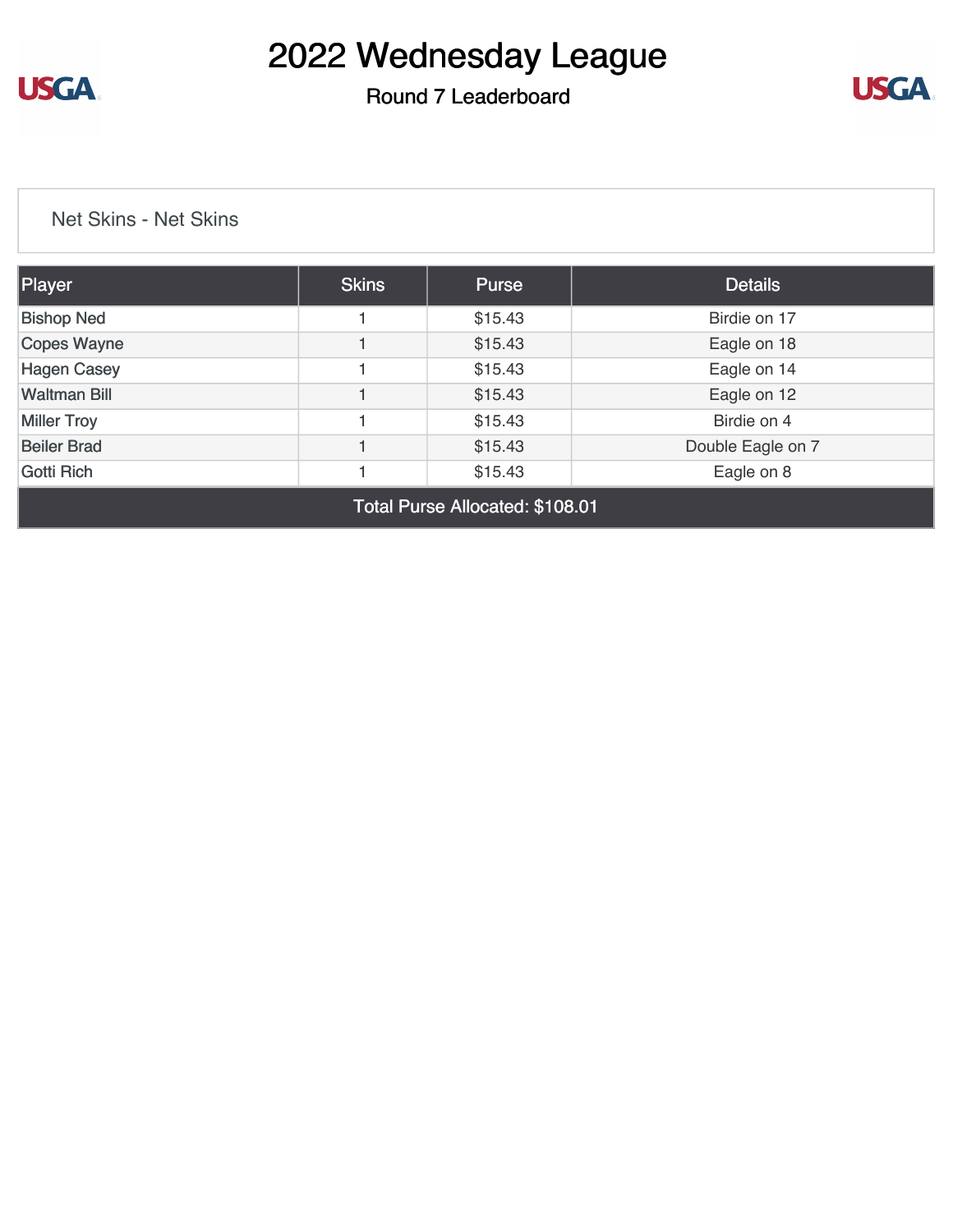**USGA** 

# 2022 Wednesday League

Round 7 Leaderboard



#### [Nassau Results](https://static.golfgenius.com/v2tournaments/8487681822119975513?called_from=&round_index=7)

| Pos. | Player               | <b>Purse</b> | <b>Points</b> | <b>Details</b>                       |
|------|----------------------|--------------|---------------|--------------------------------------|
| None | Scott Joe            | \$15.00      | 50.00         | Gold Tees Gross Back Nine 35         |
| None | Copes Wayne          | \$15.00      | 50.00         | <b>Gold Tees Gross Front Nine 41</b> |
| None | Peterson Ray         | \$15.00      | 50.00         | Gold Tees Gross Total 77             |
| None | Kimble Bill          | \$15.00      | 50.00         | Gold Tees Net Back Nine 35           |
| None | <b>Bishop Ned</b>    | \$15.00      | 50.00         | Gold Tees Net Front Nine 35          |
| None | <b>Hagen Casey</b>   | \$15.00      | 50.00         | Gold Tees Net Total 70               |
| None | <b>Mckee Rich</b>    | \$15.00      | 50.00         | White Tees Gross Back Nine 42        |
| None | D'anna Vito          | \$15.00      | 50.00         | White Tees Gross Front Nine 38       |
| None | Simansky John        | \$15.00      | 50.00         | White Tees Gross Total 80            |
| None | <b>Beiler Rob</b>    | \$15.00      | 50.00         | White Tees Net Back Nine 37          |
| None | <b>Beiler Galen</b>  | \$15.00      | 50.00         | White Tees Net Front Nine 31         |
| None | <b>Miller Troy</b>   | \$15.00      | 50.00         | White Tees Net Front Nine 31         |
| None | <b>Nissley David</b> | \$15.00      | 50.00         | White Tees Net Total 72              |
| None | <b>Beiler Austin</b> | \$0.00       | 5.00          |                                      |
| None | <b>Beiler Brad</b>   | \$0.00       | 5.00          |                                      |
| None | <b>Beiler Connor</b> | \$0.00       | 5.00          |                                      |
| None | <b>Bills Adam</b>    | \$0.00       | 5.00          |                                      |
| None | <b>Brown Pat</b>     | \$0.00       | 5.00          |                                      |
| None | <b>Buehler Paul</b>  | \$0.00       | 5.00          |                                      |
| None | Casey John           | \$0.00       | 5.00          |                                      |
| None | <b>Economos Pete</b> | \$0.00       | 5.00          |                                      |
| None | Ewen John            | \$0.00       | 5.00          |                                      |
| None | <b>Frey Craig</b>    | \$0.00       | 5.00          |                                      |
| None | <b>Gotti Rich</b>    | \$0.00       | 5.00          |                                      |
| None | <b>Greer Danny</b>   | \$0.00       | 5.00          |                                      |
| None | <b>Healy Mike</b>    | \$0.00       | 5.00          |                                      |
| None | Henkel Jim           | \$0.00       | 5.00          |                                      |
| None | Hewitt Jyuji         | \$0.00       | 5.00          |                                      |
| None | Hnat John            | \$0.00       | 5.00          |                                      |
| None | Hogue Jerry          | \$0.00       | 5.00          |                                      |
| None | Hogue Tyler          | \$0.00       | 5.00          |                                      |
| None | Hohenwarter Mark     | \$0.00       | 5.00          |                                      |
| None | Kennedy Jerry        | \$0.00       | 5.00          |                                      |
| None | Long John            | \$0.00       | 5.00          |                                      |
| None | Mareino Cliff        | \$0.00       | 5.00          |                                      |